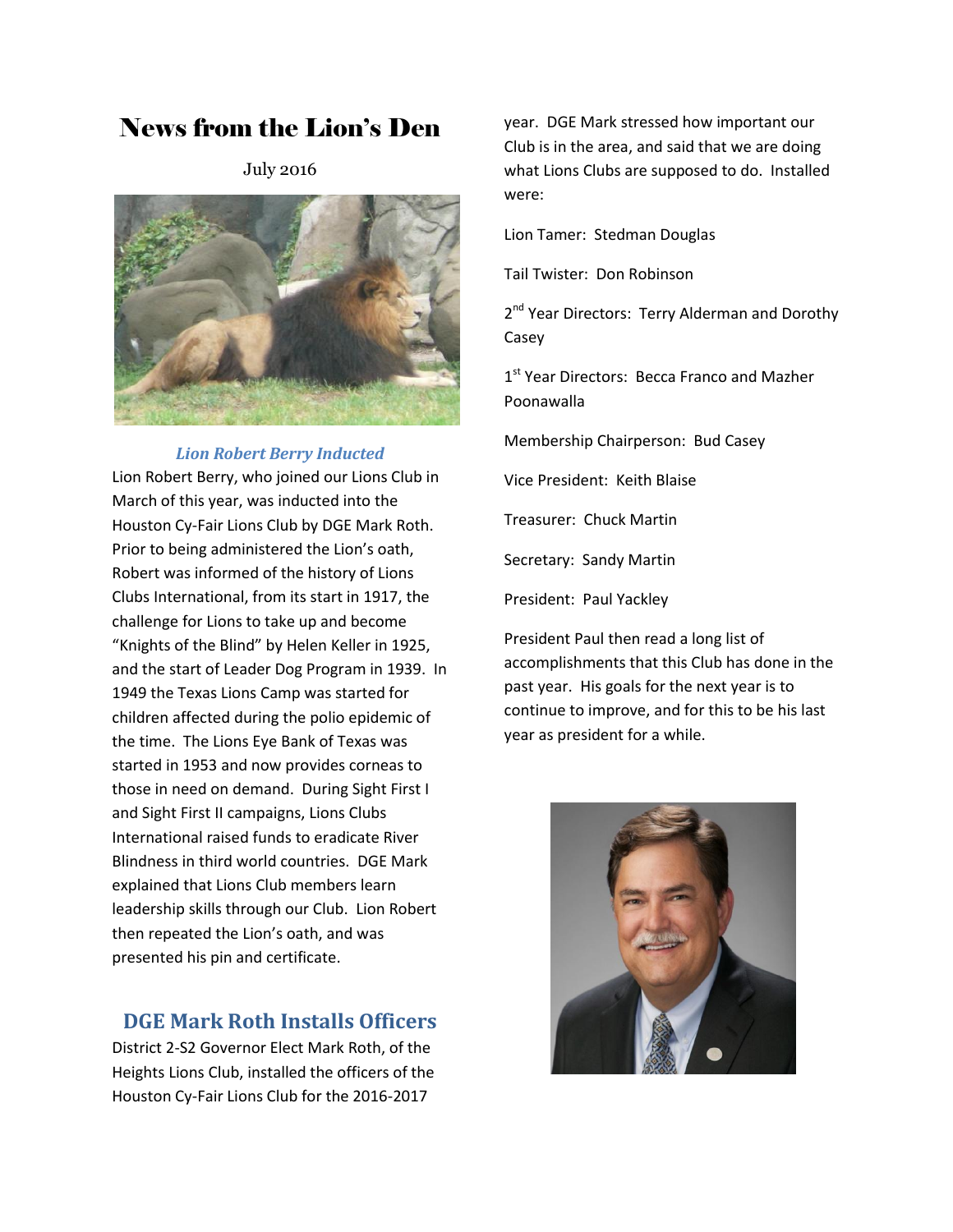#### *Builder Key Award*

DGE Mark Roth presented Lion Chuck was a Builder Key Award for having sponsored 10 people into Lions Clubs. Congratulations Lion Chuck.

#### **Aruba Presentation**

Lions Chuck and Sandy gave a slide slow presentation on their recent trip to Aruba. While expecting a lush tropical island with lots of beautiful tropical flowers and fresh fruits, what they really encountered was a small island that only grows cacti and prickly bushes. The southwest side of the island has white sandy beaches, shallow waters and no waves, while the opposite side is very rocky, with very strong waves and current. They described the different terrain of the island. One of the highlights of their visit was with the Aruba Lions Club, where they were warmly welcomed. The Aruba Lions Club was formed in 1947, and provides dental care for the elderly, as well as hospital beds, crutches, walkers and wheelchairs for those in need. One of their fundraisers is to build and sell tickets for a brand new house each year, with the lucky winner receiving the keys to the house.

## **Upcoming Events**

There will NOT be a PSC meeting on July 6.

Saturday July 9, Anti- bullying Kick Ball Tournament at our fields. Please help at the Concession Stand.

Tues. July 12, 7PM, regular Lions Club meeting at the Lion's Den.

Tues. July 26, 7PM, regular Lions Club meeting.

### **Birthdays and Anniversaries**

Happy 91<sup>st</sup> Birthday to Lion Don Robinson on July 20

Happy Anniversary to Lions Karen and Robert Berry on July 4, and to Lions Bob and Merrell on the same day. May the fireworks help them celebrate!

# **Houston Cy-Fair Lions Club Achievements for the Lions Year 2015-2016**

Collected approximately 7,900 used eyeglasses which were taken to the Conroe Noon Lions Club Eye Glass Recycling Center for distribution around the world.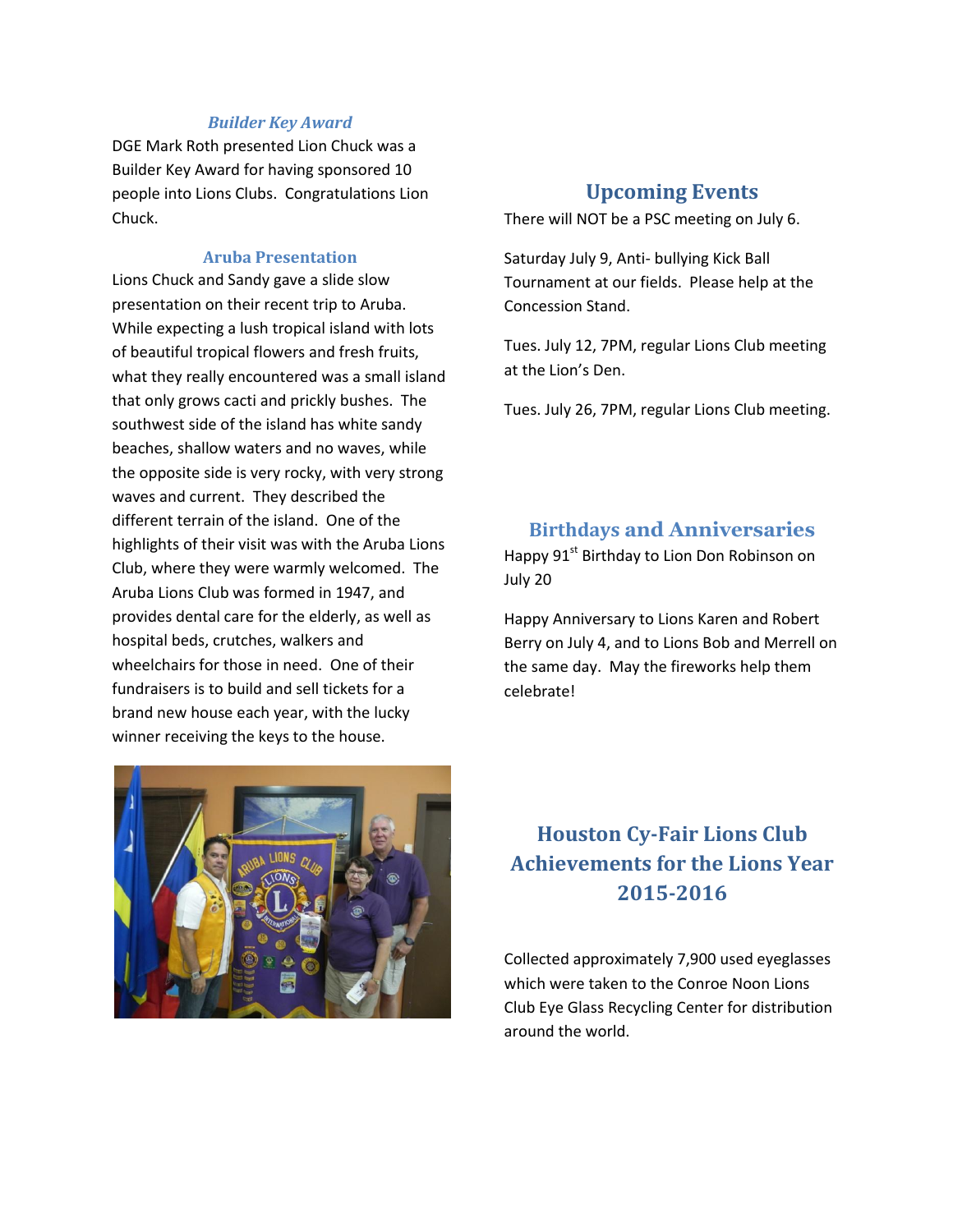Presented 1754 3<sup>rd</sup> Grade students with personal dictionaries in eleven elementary schools in the Cy-Fair School District.

Began KidSight Early Vision Screening with purchase of Plusoptix Vision Screener in Sept, and start of Kidsight Screening in Day Care Centers on Oct. 14, 2015. 1602 children have been screened, with 210 of those being referred for a complete eye examination. We did screenings at 46 different Day Care Centers and Preschools, plus 4 community screenings.

Christmas baskets and bags of fresh fruits and vegetables were given to 60 needy families in the Cy-Fair area, with 316 people being served from this project. We enlisted the assistance of Scout Troops within the area for this project.

We purchased Christmas gifts for 12 children in Harris County who would otherwise not have Christmas.

Continue to recycle cardboard,

newspapers/magazines, tin and aluminum cans, plastics and clothing to keep our Earth healthy.

Using \$1000 from the District 2-S2 Emergency Relief Grant, we purchased needed items for Cypress Assistance Ministries for flooding victims, and delivered the items to CAM.

Held our 2<sup>nd</sup> Annual Children's Magic Show at the Berry Center, which was very successful.

Sponsored 24 children to Texas Lions Camp in 2015, invited the campers and their families to dinner to hear about their experiences. This year we had 32 children accepted to Texas Lions Camp, with 13 more on waiting lists or with incomplete applications.

Hosted 7 Texas Lions Camp Counselors for dinner and learned about their experiences at TLC.

Held our 16<sup>th</sup> Annual Biking for Sight Bike Ride in Montgomery, TX.

Assisted Prairie View A&M Lions Club with two vision screenings on their campus.

Sold live wreaths for Wreaths Across America at Ace Hardware. Lions members placed wreaths on the graves of soldiers.

Participated in Holiday in the Park in Jersey Village, but unfortunately were unable to do KidSight Vision Screening as we could not get the tent dark enough for the camera to work properly.

Attended Texas Lions Camp Work Day in April, with 4 Lions and 6 Venture Scout participants. We stained the Frontier Village front and painted the ceiling support poles.

Worked with 3 Lone Star College students on Community Service, with them assisting in Vision Screening and the Concession Stand. We introduced these students to what it means to be a Lion and the impact we have on our community.

Participated at the Strike Level (highest) for Texas Eye Bank Bowl-A-Thon, with 4 Lions members participating.

Gave scholarship to a 10 year old girl to participate in the Pre Teen American Miss National Pageant. She is one of our Type 1 Diabetic campers, and plans to speak about Type 1 Diabetes at the pageant.

Lions members assisted our own Lions Bud and Dorothy Casey in the deconstruction of their flooded office after the flooding this spring.